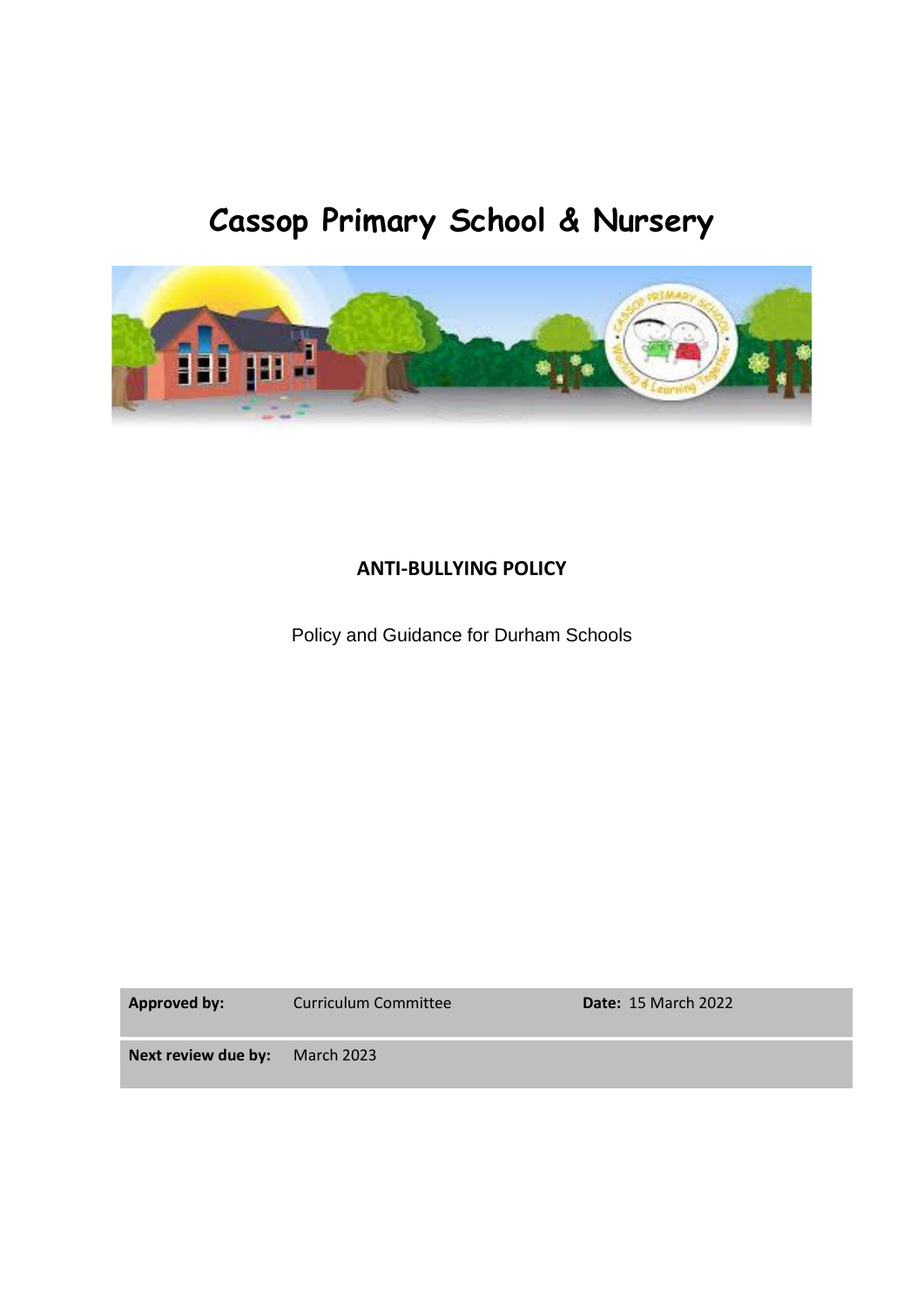## **1. Introduction**

- 1.1 It is a government requirement that all schools have an anti-bullying policy.
- 1.2 Bullying is actions that are meant to be hurtful and which happen on a regular basis. Bullying can be direct either physical or verbal (racist, sexist, disableist, homophobic, biphobic and transphobic) or indirect (e.g. being ignored or not spoken to).

### **2. Aims and Objectives**

- 2.1 Bullying is wrong and damages individual children. We therefore do all we can to prevent it by developing a school ethos in which bullying is regarded as unacceptable.
- 2.2 We aim, as a school, to produce a safe and secure environment where all can learn without anxiety and measures are in place to reduce the likelihood of bullying.
- 2.3 This policy aims to produce a consistent school response to any bullying incidents that may occur.
- 2.4 We aim to make all those connected with the school aware of our opposition to bullying and we make clear each person's responsibilities with regard to the eradication of bullying in our school.

#### **3. The role of governors**

- 3.1 The governing body support the Head Teacher in all attempts to eliminate bullying from our school. The governing body will not condone any bullying at all in our school and any incidents of bullying that do occur will be taken very seriously and dealt with appropriately.
- 3.2 The governing body monitors the effectiveness of anti- bullying strategies.
- 3.3 A parent who is dissatisfied with the way the school has dealt with a bullying incident can ask the chair of governors to look into the matter via the school's complaints procedure. In all cases the governing body notifies the Head Teacher and asks him/her to conduct an investigation into the case, and to report back to a representative of the governing body.

#### **4. The role of the Head Teacher**

- 4.1 It is the responsibility of the Head Teacher to implement the school anti-bullying strategy and to ensure that all staff (both teacher and non-teaching) are aware of the school policy and know how to identify and deal with incidents of bullying. The Head Teacher reports to the governing body about the effectiveness of the anti-bullying policy on request.
- 4.2 The Head Teacher ensures that all children know that bullying is wrong and that it is unacceptable behaviour in this school. The Head Teacher draws the attention of children to this fact at suitable moments. For example in assembly, in class, in a small group.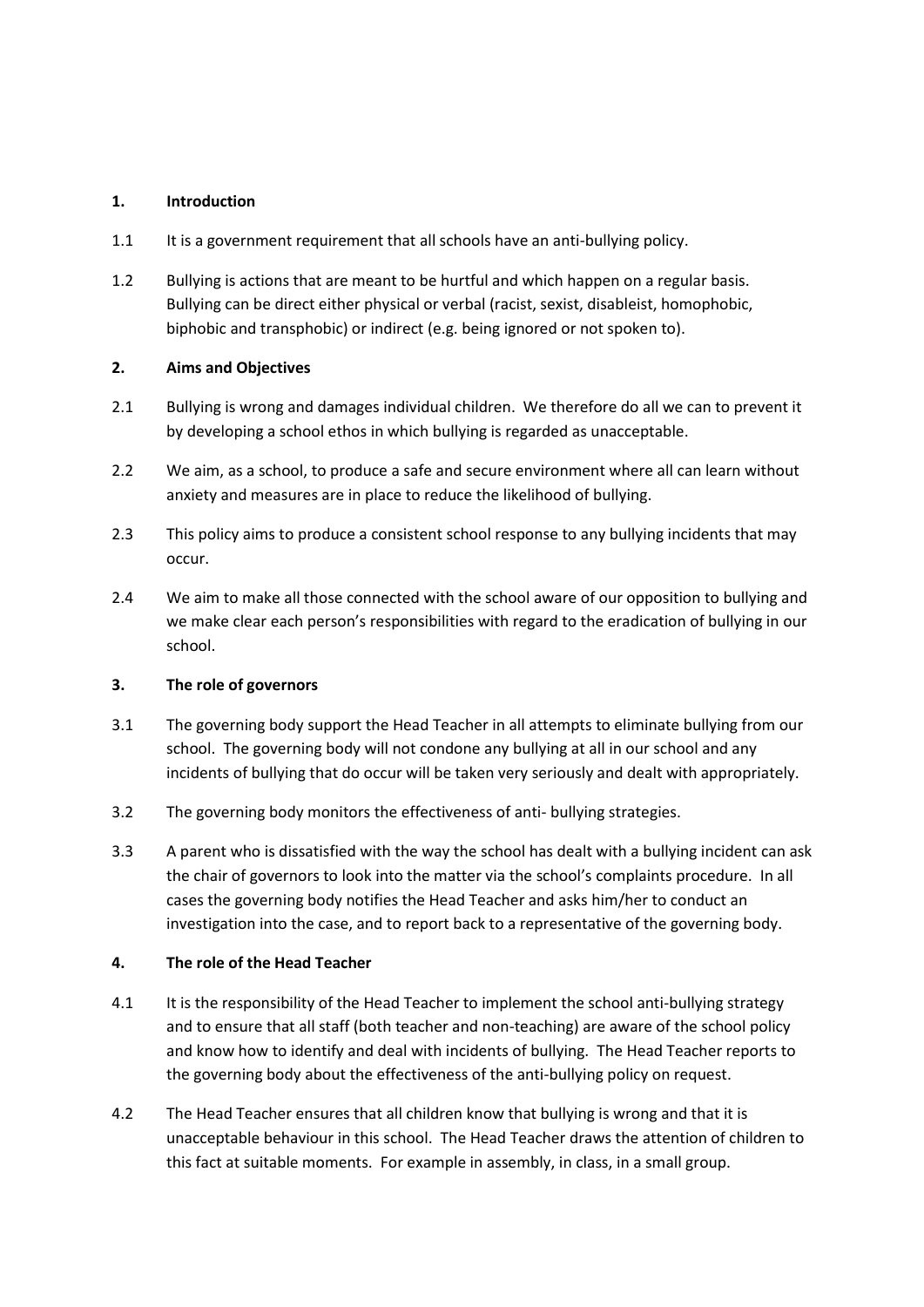- 4.3 The Head Teacher ensures that all staff, including lunchtime staff, receive sufficient training to be equipped to identify and deal with all incidents of bullying.
- 4.4 The Head Teacher sets the school climate of mutual support and praise for success so making bullying less likely. When children feel they are important and belong to a friendly and welcoming school, bullying is far less likely to be part of their behaviour.
- 4.5 The Head Teacher will keep a log of bullying incidents which are deemed to be stereotypical – racist, homophobic, HBT, sexual, cyber or religious in nature.

## **5. The role of the teacher and support staff**

- 5.1 All the staff in our school take all forms of bullying seriously and seek to prevent it from taking place.
- 5.2 If teachers witness an act of bullying, they will either investigate it themselves or refer it to the Head Teacher. Teachers and support staff do all they can to support the child who is being bullied, if a child is being bullied over a period of time then after consultation with the Head Teacher the teacher informs the child's parents. Staff may make notes or use our concerns slips procedure.
- 5.3 If a child is repeatedly involved in bullying, the Head Teacher is informed. The child's parents are invited into school to discuss the situation. In more extreme cases e.g. where these initial discussions have proved ineffective, the Head Teacher may contact external support agencies such as the Anti-Bullying Service or Crisis Respond.
- 5.4 When any bullying has taken place between members of a class, the teacher will deal with the issue immediately. Time is spent talking to the child who has done the bullying, explaining to them why their action was wrong and how they should change their behaviour in future.
- 5.5 All members of staff attend training which equips them to identify bullying and to follow school policy and procedures with regards to behaviour management.
- 5.6 Teachers use a range of methods to help prevent bullying and to establish a climate of trust and respect for all. They use drama, role-play, stories etc. within the formal curriculum to help pupils understand the feelings of bullied children and to practise the tolerance required to avoid lapsing into bullying behaviour. Some pupils benefit particularly from being a member of a specific PSHE group such as Getting Along or Just for You. This helps them to reflect on emotions and feelings and develop positive strategies to deal with these. Celebration Assembly is used to praise, reward and celebrate the success of all children and thus, to help create a positive atmosphere.

#### **6. The role of parents**

6.1 Parents who are concerned that their child might be being bullied or who suspect that their child may be the perpetrator of bullying, should contact their child's class teacher immediately. If they are not satisfied with the response they should contact the Head Teacher. If they remain dissatisfied they should follow the school's complaints procedure.